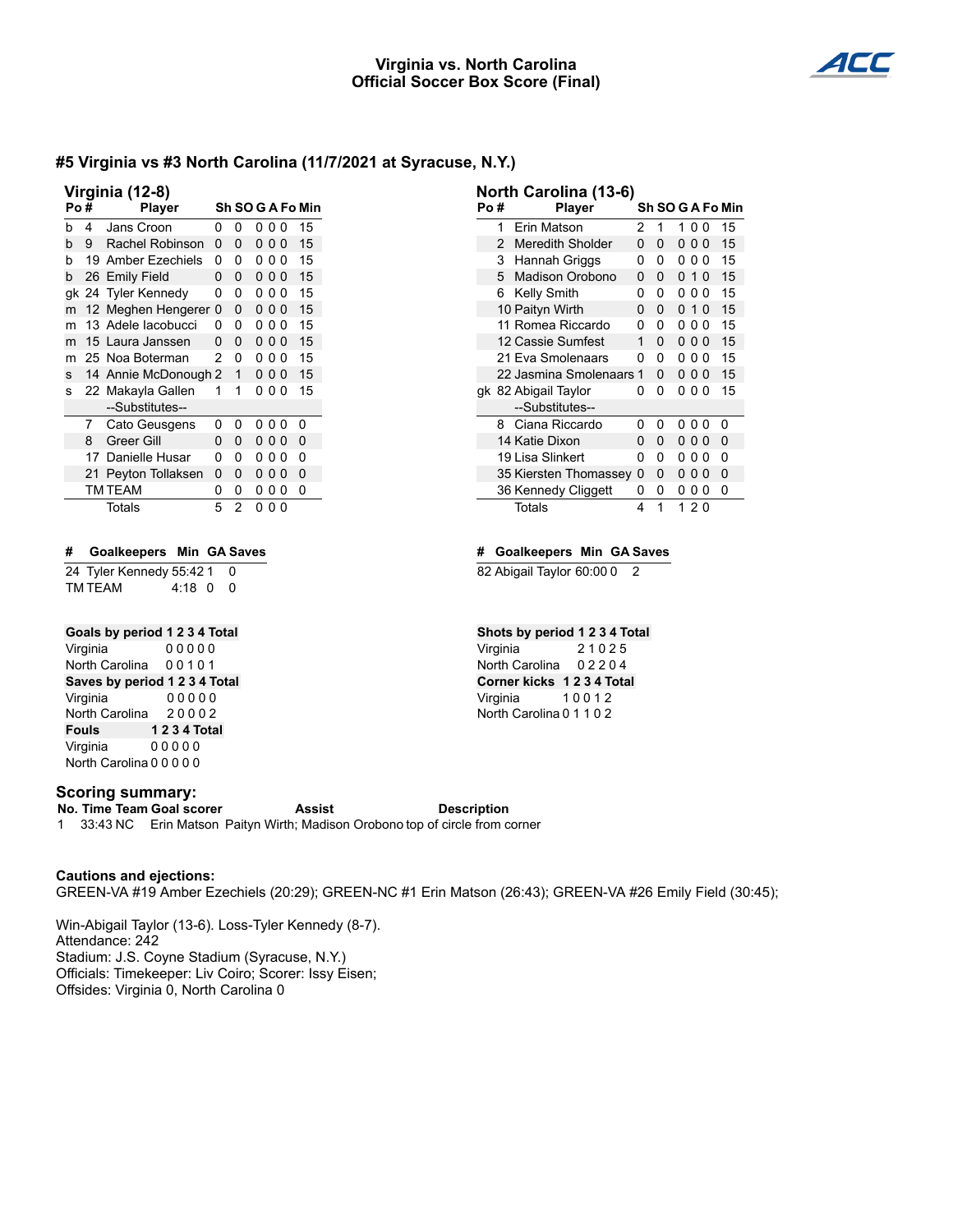### **Virginia vs. North Carolina Play-by-Play Summary (Period 1)**



## **#5 Virginia vs #3 North Carolina (11/7/2021 at Syracuse, N.Y.)**

**Time Play**

- 15:00 Tyler Kennedy at goalie for Virginia.<br>15:00 Abigail Taylor at goalie for North Car
- Abigail Taylor at goalie for North Carolina.
- 14:24 Shot by VA Makayla Gallen, SAVE Abigail Taylor.
- Penalty corner by VA Rachel Robinson [06:35].
- 06:29 Shot by VA Annie McDonough, SAVE Abigail Taylor.
- 00:00 End of period [00:00].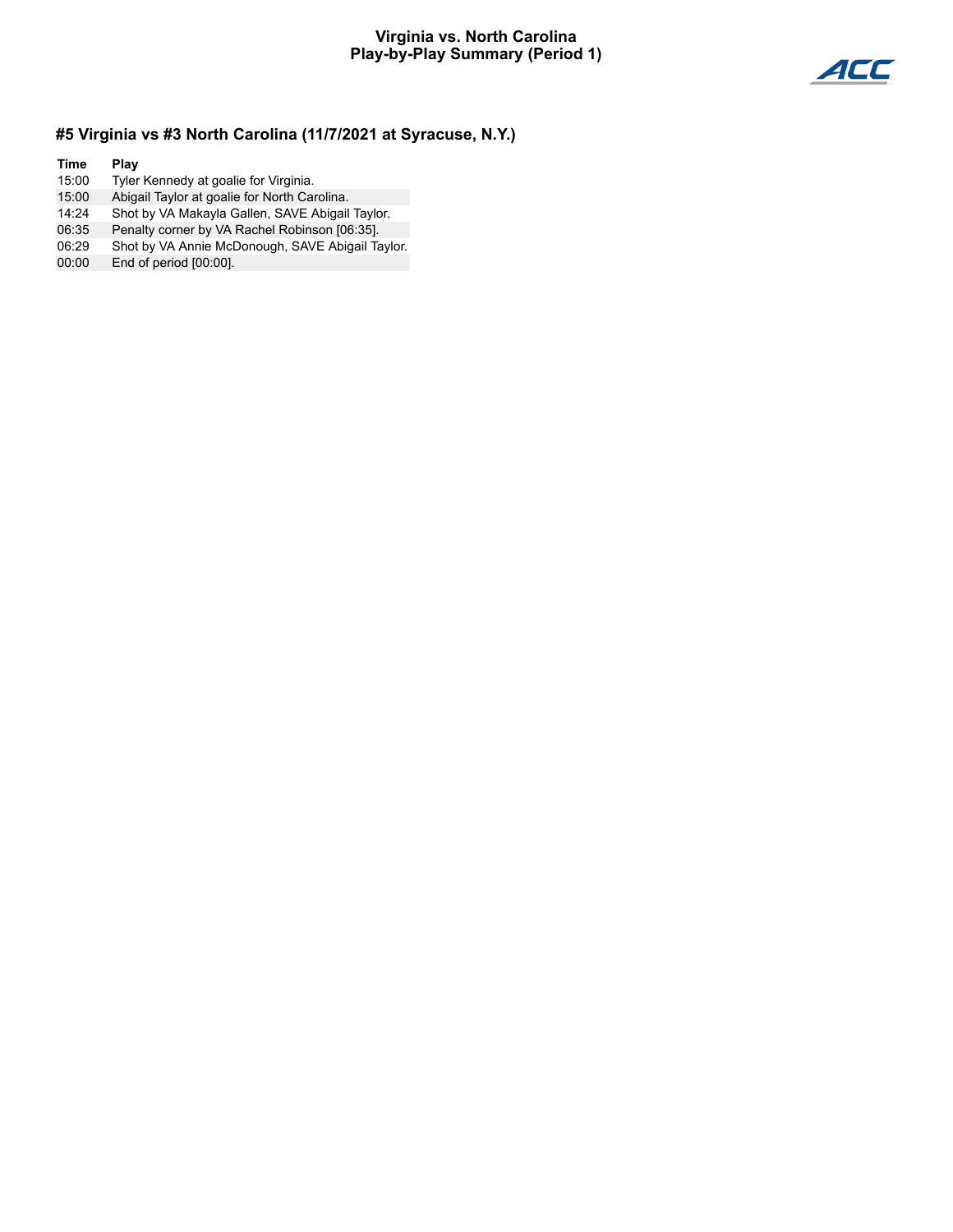## **Virginia vs. North Carolina Play-by-Play Summary (Period 2)**



## **#5 Virginia vs #3 North Carolina (11/7/2021 at Syracuse, N.Y.)**

**Time Play** 15:00 Start of 2nd period [15:00]. 11:02 Shot by VA Noa Boterman WIDE.

- 09:31 Green card on VA Amber Ezechiels.
- 03:17 Green card on NC Erin Matson.
- 03:16 Penalty corner by NC Paityn Wirth [03:16].
- 03:16 Shot by NC Cassie Sumfest BLOCKED.
- 03:16 Shot by NC Jasmina Smolenaars BLOCKED.
- 00:00 End of period [00:00].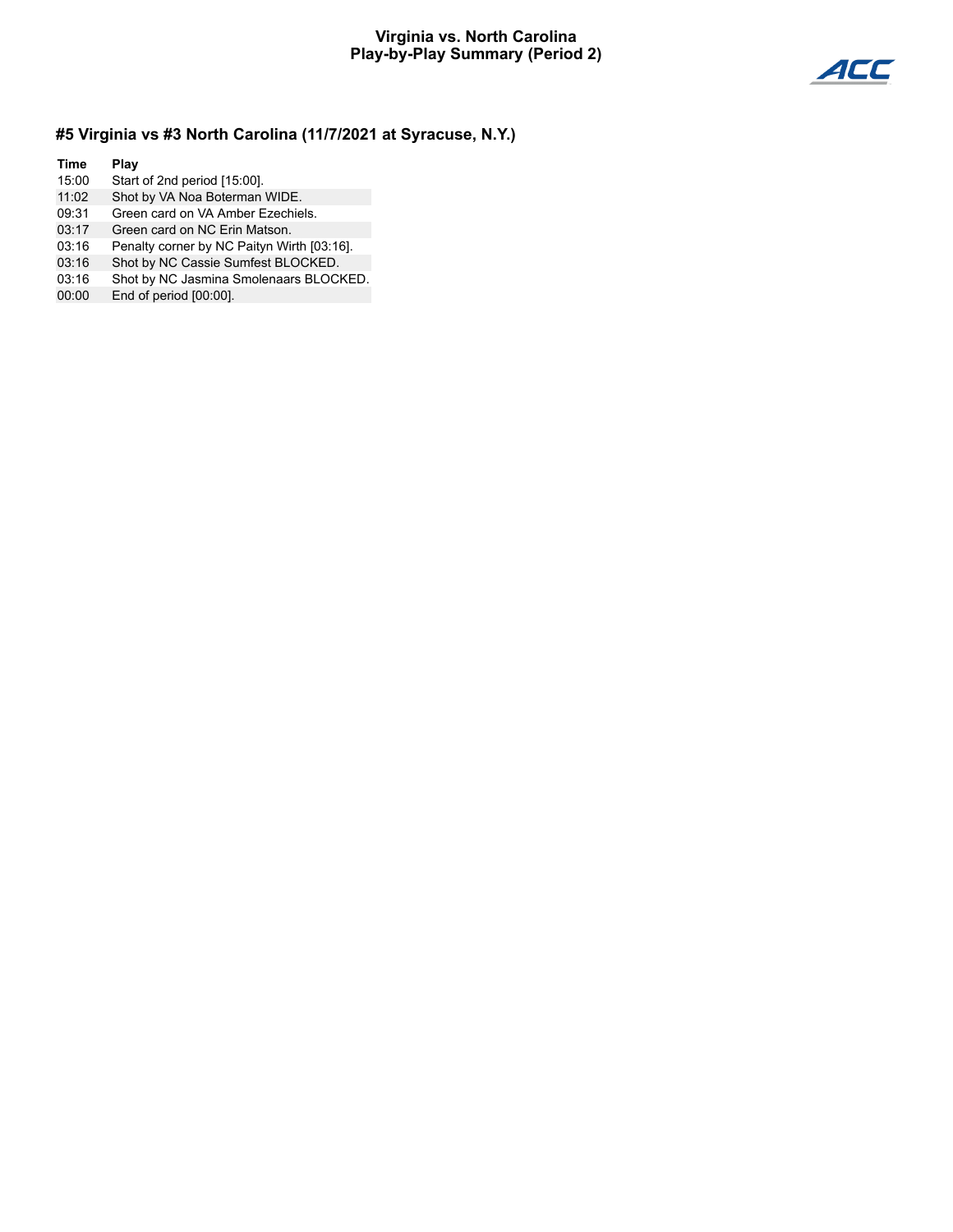### **Virginia vs. North Carolina Play-by-Play Summary (Period 3)**



# **#5 Virginia vs #3 North Carolina (11/7/2021 at Syracuse, N.Y.)**

| Time  | Play                                                                                                        |
|-------|-------------------------------------------------------------------------------------------------------------|
| 15:00 | Start of 3rd period [15:00].                                                                                |
| 14:15 | Green card on VA Emily Field.                                                                               |
| 11:17 | Penalty corner by NC Paityn Wirth [11:17].                                                                  |
| 11:17 | GOAL by NC Erin Matson (FIRST GOAL), Assist by Paityn Wirth and Madison Orobono, goal number 22 for season. |
|       | *top of circle from corner                                                                                  |
| 02:35 | Shot by NC Erin Matson BLOCKED.                                                                             |
| 00:00 | End of period [00:00].                                                                                      |